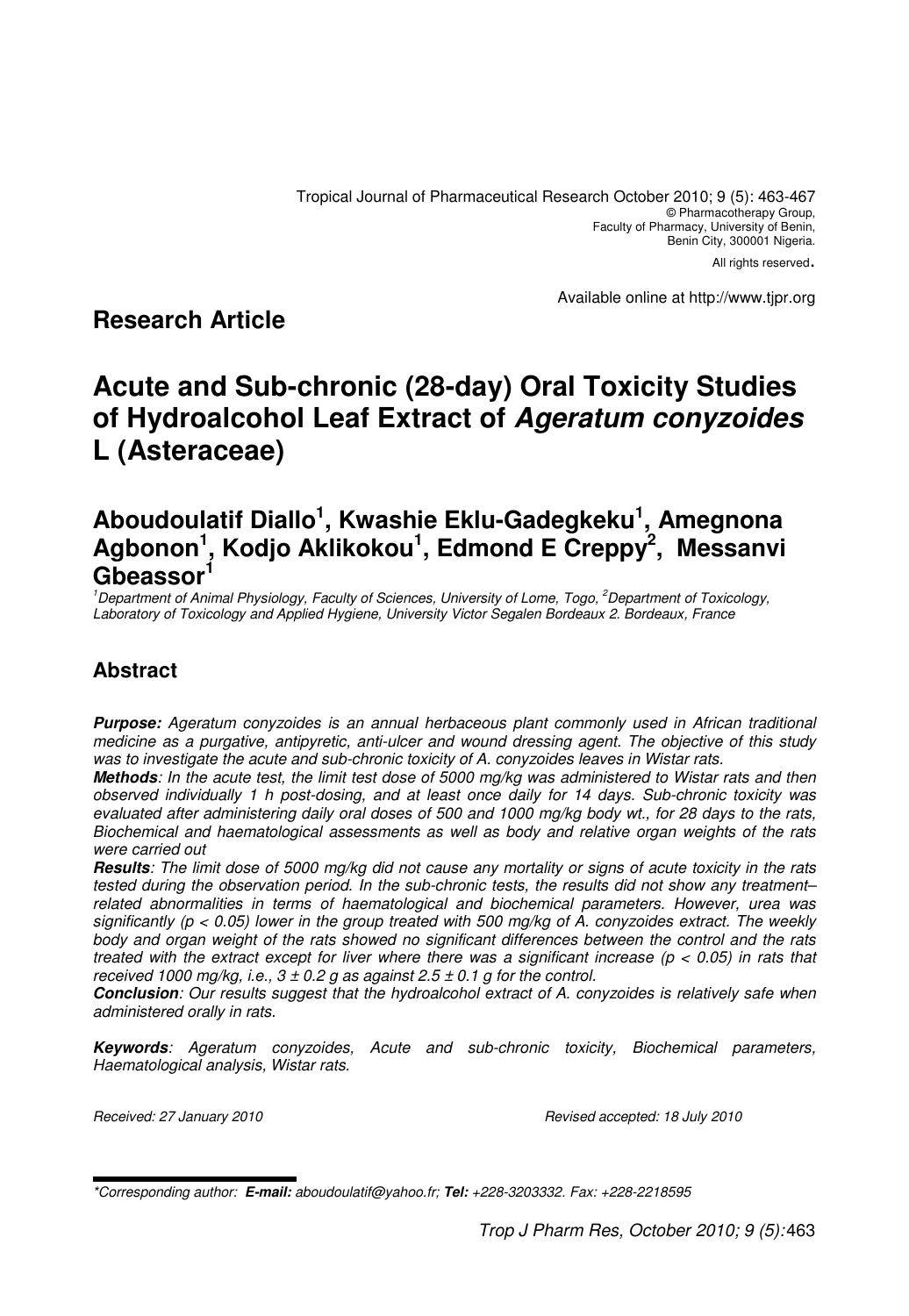## **INTRODUCTION**

Ageratum conyzoides is an erect, annual herbaceous plant. It is known to possess a broad spectrum of pharmacological and therapeutic properties [1]. In African traditional medicine, A. conyzoides has been used as a purgative, antipyretic, anti-ulcer and wound dressing agent [2]. In Togo, it is used to treat fever, measles and snake bites [3] while in Nigeria this plant is used for skin diseases, wound healing, diarrhoea, pain associated with navel in children [4], and in the treatment of HIV/AIDS [5].

Phytochemical investigations on A. conyzoides have identified a number of secondary metabolites such us flavonoids, coumarins and alkaloidal compounds [6-8]. Horie et al [7] reported the presence of hexametoxyflavone and 1-2 benzopirone while Moore et al [8] identified several alkaloids including 1.2-desifropirrolizidinic and licopsamine which are hepatotoxic [8]. Other compounds such as tannins have also been detected [9,10]. However, the toxicity, including hepatotoxicity, of this plant has not been extensively studied [4,11]. In view of the presence of hepatotoxic alkaloids in A. conyzoides and the lack of toxicity study on the leaf extract, the objective of this study was to investigate the acute and sub-chronic toxicity of A. conyzoides leaves in Wistar rats.

## **EXPERIMENTAL**

#### **Collection and extraction of plant materials**

A. conyzoides was collected from Djagblé, Togo, in July 2007. It was identified by Prof Kouami Kokou from the Botany Department of University of Lome, Lome, Togo and a voucher specimen was kept in the herbarium of the Laboratory of Botany and Plant Ecology, Faculty of Science, University of Lome with reference no. 212 of Tchala.

The leaves of the plant were air-dried to a constant weight and ground to a coarse powder. The dried powder (250 g) was soaked in 2 L of ethanol-water (90:10) for 72 h with occasional agitation. The solution was filtered and evaporated using a rotary evaporator, giving a dry extract yield of 15.9 %. Appropriate concentrations of the extract were made in 2 % aqueous Tween 80 and used in the animal experiments.

### **Animals**

Wistar rats of either sex (150 - 200 g), provided by the Department of Animal Physiology, were used. They were housed in a standard environmental condition and fed with rodent standard diets and water ad libitum. Animal care and handling conformed to accepted guidelines [12,13]. Ethical approval was obtained from the institutional Ethical Committee for Teaching and Research (ref no. CNCB- CEER 2801/2010).

#### **Acute toxicity test**

The limit test dose of 5000 mg/kg was used as stipulated in Organization for Economic Cooperation Development (OECD) guidelines [12]. Three female rats, each sequentially dosed at intervals of 48 h, were used for the test. The animals were observed individually for acute toxicity signs and behavioural changes 1 h post-dosing, and at least once daily for 14 days.

#### **Sub-chronic toxicity test**

Repeat-dose oral toxicity study was carried out according to OECD guideline 407 [13]. The animals were divided into three groups of 8 animals each (4 males and 4 females). Group 1 received 10 ml/kg body weight of distilled water and served as control. Groups 2 and 3 received extract doses of 500 and 1000 mg/kg body wt, respectively. The extract was administered daily for 28 days the same time daily and observed at least twice daily for morbidity and mortality. Body weights of the animals were evaluated weekly.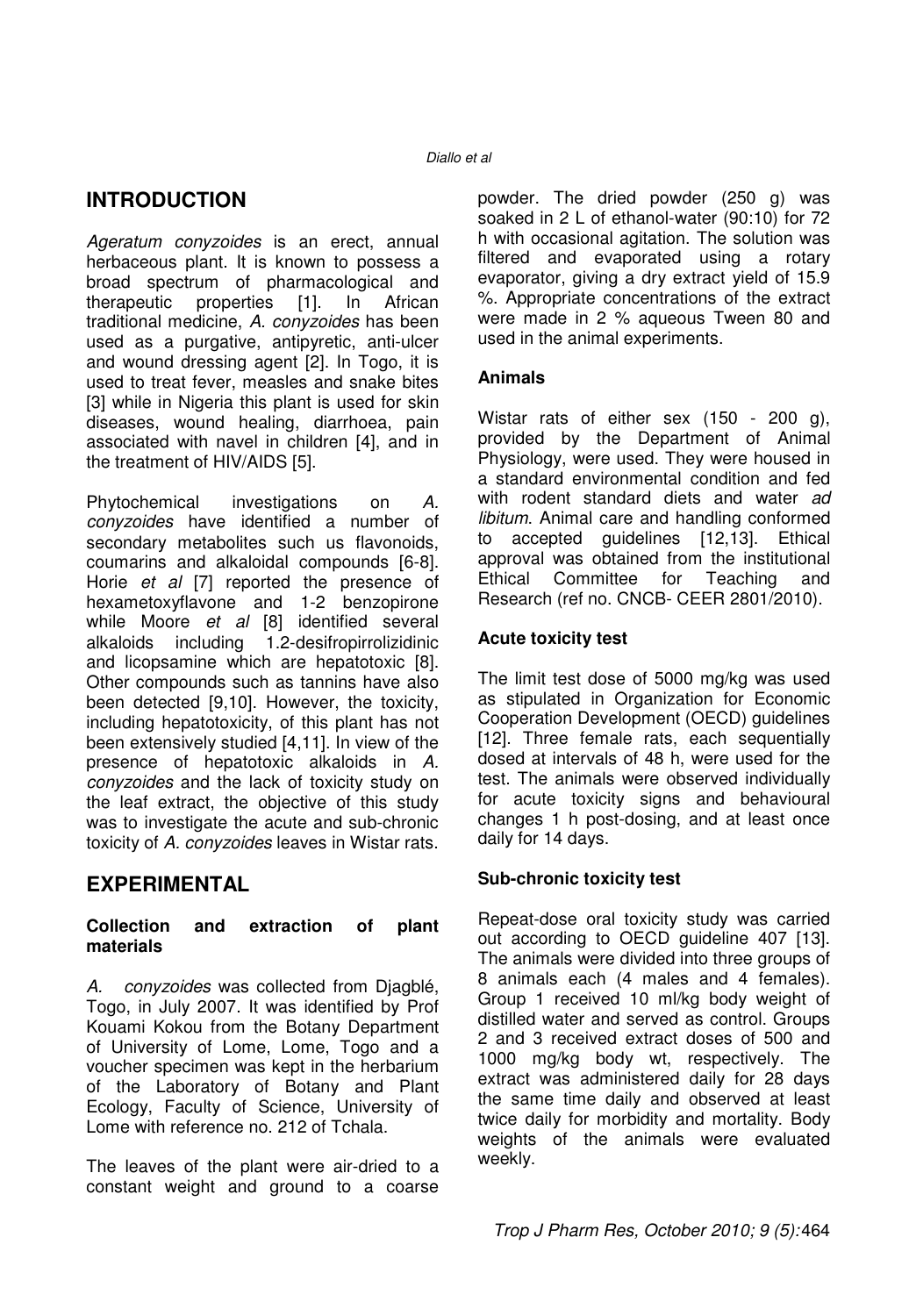On the  $29<sup>th</sup>$  day, after an overnight fast, the rats were anaesthetized with ether and blood sample for haematological and biochemical analysis were collected into tubes with and without EDTA, respectively. Haemoglobin, haematocrit, red blood cell count, white blood cell count, mean corpuscular haemoglobin concentration (MCHC), mean corpuscular haemoglobin (MCH), mean corpuscular volume (MCV) and platelet count were determined using an automatic counter (Sysmex K21, Tokyo, Japan). Biochemical analysis was performed on serum obtained after centrifugation of total blood (without anticoagulant) at 2500 rpm for 15 min. Standardized diagnostic kits (Labkit®) were used for spectrophotometric determination of the following biochemical parameters: alanine aminotransferase (ALT), aspartate aminotransferase (AST), creatinine, alkaline phosphatase, glucose, total proteins and urea.

Necroscopy of all animals was carried and the organ weights (heart, liver, kidney and spleen) were recorded.

#### **Statistical analysis**

The results are expressed as mean ± standard error of the mean (SEM). Statistical analysis was performed by one-way analysis of variance (ANOVA) with Tukey test to evaluate significant differences between groups. Values of  $p < 0.05$  were considered significant. All statistical analyses were carried out using the Instat statistical package (Graph Pad Software, Inc., USA).

## **RESULTS**

#### **Acute toxicity**

The limit dose of 5 g/kg did not cause mortality or any sign of acute toxicity in the three rats dosed for a short period (48 h) and long period (14 days).

#### **Sub-chronic toxicity**

No behavioural changes and death were observed at the end of the treatment. Similarly, no significant differences in body weight were observed between control and treated groups during this period (see Table 1).

**Table 1:** Mean body weight of rats after 28 days treatment with hydroalcohol leaf extract of A. conyzoides

|      | Mean body weight (g, ± SEM) |                |               |  |
|------|-----------------------------|----------------|---------------|--|
| Week | Control                     | <b>Extract</b> |               |  |
|      |                             | 500 mg/kg      | 1000<br>mg/kg |  |
| 0    | $132 \pm 4.8$               | $135 \pm 5.2$  | $129 \pm 4.5$ |  |
| 1    | $139 \pm 5.4$               | $139 \pm 4.1$  | $133 \pm 4.2$ |  |
| 2    | $142 \pm 5.1$               | $144 \pm 3.9$  | $137 \pm 4.7$ |  |
| 3    | $148 \pm 4.8$               | $151 \pm 4.4$  | $143 \pm 5.4$ |  |
| 4    | $152 \pm 5.5$               | $156 \pm 5.2$  | $147 \pm 6.4$ |  |

Fig 2 shows that the weight of liver in the group treated with 1000 mg/kg significantly higher ( $p < 0.05$ ) than that of the control group. For other organs and at both doses tested, there were no changes in organ weight

**Table 2:** Mean organ weight of rats after 28 days treatment with hydroalcohol leaf extract of A. conyzoides

|        |                    | Mean weight $(g, \pm SEM)$<br><b>Extract dose</b> |                      |  |
|--------|--------------------|---------------------------------------------------|----------------------|--|
| Organ  | Control            |                                                   |                      |  |
|        |                    | 500 mg/kg                                         | 1000 mg/kg           |  |
| Heart  | $0.34 \pm 0.02(8)$ | $0.33\pm0.01(8)$                                  | $0.34 \pm 0.01(7)$   |  |
| Liver  | $2.50 \pm 0.12(8)$ | $2.70 \pm 0.11(8)$                                | $3.00 \pm 0.15(7)^*$ |  |
| Spleen | $0.17 \pm 0.02(8)$ | $0.18 \pm 0.018(8)$                               | $0.23 \pm 0.03(7)$   |  |
| Kidney | $0.55 \pm 0.08(8)$ | $0.54 \pm 0.020(8)$                               | $0.60 \pm 0.03(7)$   |  |
| Testis | $1.30 \pm 0.08(4)$ | $1.00 \pm 0.26(4)$                                | $1.00 \pm 0.23(4)$   |  |

No. of rats/group indicated in parenthesis;  $*$  p <0.05, control group vs extract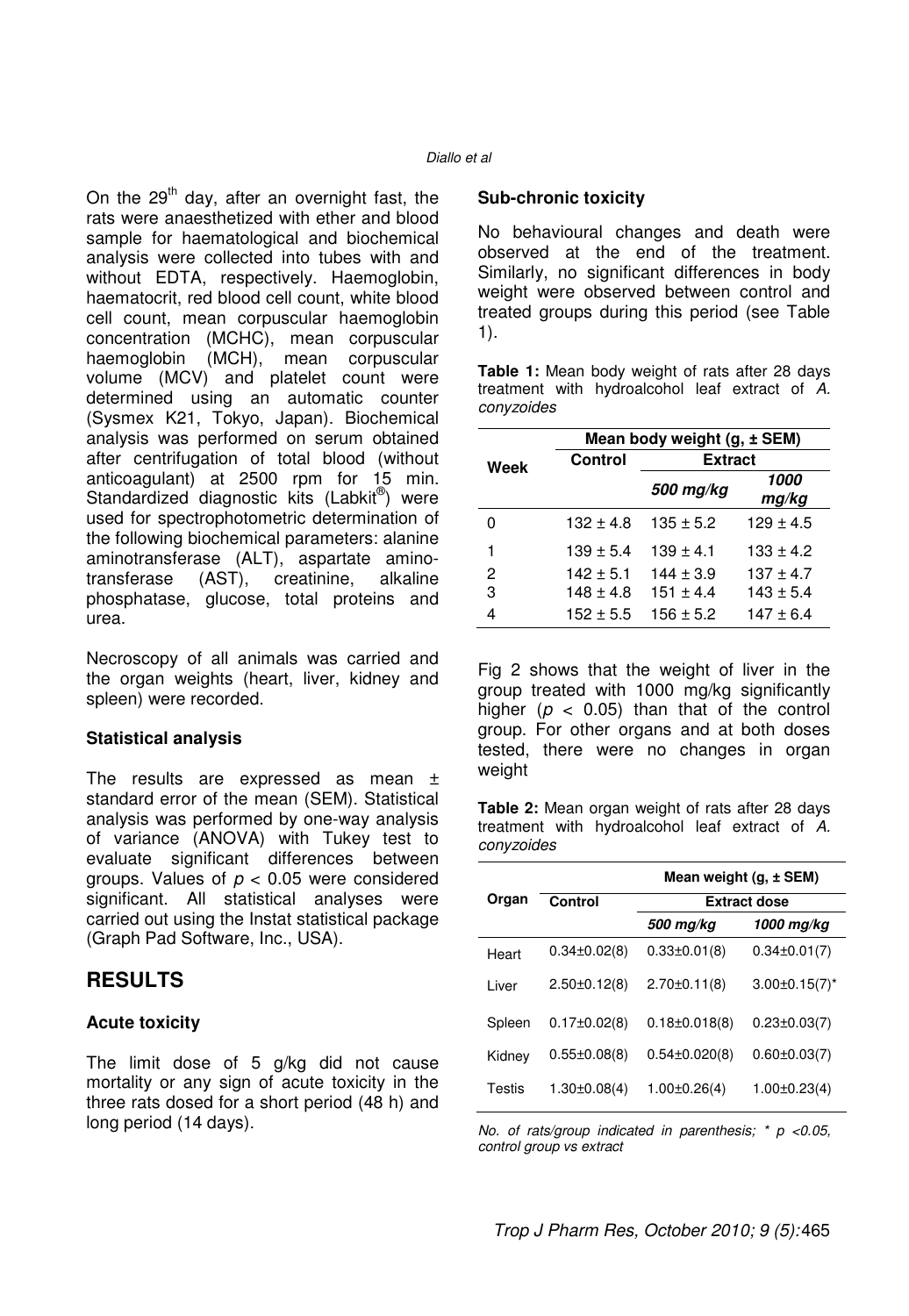Tables 3 and 4 show the haematological and biochemical parameters for the rats after subchronic toxicity dosing

Table 3: Haematological parameters for rats after 28 days treatment with hydroalcoholic extract of A. conyzoides leaves.

| Parameter                              | Control                         | <b>Extract dose</b>              |                                 |
|----------------------------------------|---------------------------------|----------------------------------|---------------------------------|
|                                        |                                 | <i><b>500</b></i><br>mg/kg       | 1000<br>mg/kg                   |
| WBC $(10^3/\mu l)$                     | $9.7 \pm 0.9$ (8)               | $9.9 \pm 0.9$ (7)                | $8.7 \pm 1.3(7)$                |
| RBC(10 <sup>6</sup> /µl)               | $7.4 \pm 0.1$ (8)               | $6.9 \pm 0.4(7)$                 | $7.0 \pm 0.2$ (7)               |
| Haemoglobin<br>(q/dL)                  | $14.0 \pm 0.4$ (8)              | $14.0 \pm 0.4(7)$                | $13.0 \pm 0.4$ (7)              |
| Haematocrit<br>$(\% )$                 | $42.0 \pm 0.9$ (8)              | $40.0 \pm 2.2$ (7)               | $41.0 \pm 1.4(7)$               |
| MCV (fl)                               | $57.0 \pm 0.6$ (8)              | $57.0 \pm 0.6$ (7)               | $56.0 \pm 0.9(7)$               |
| $MCH$ (pg)                             | $18.0 \pm 0.4$ (8)              | $20.0 \pm 1.5$ (7)               | $19.0 \pm 0.4(7)$               |
| MCHC (%)<br>Platelet<br>$(10^3/\mu L)$ | $32.0 \pm 0.6$ (8)<br>926±45(8) | $35.0 \pm 2.4$ (7)<br>801±64 (7) | $33.0 \pm 0.8$ (7)<br>966±43(7) |

No. of rats/group indicated in parenthesis

**Table 4:** Biochemical parameters for rats after 28 days treatment with hydroalcohol extract of A. conyzoides leaves.

|                                                                   |          | <b>Extract dose</b>                                   |               |  |
|-------------------------------------------------------------------|----------|-------------------------------------------------------|---------------|--|
| <b>Parameter</b>                                                  | Control  | 500<br>mg/kg                                          | 1000<br>mg/kg |  |
| ASAT (U/L)                                                        |          | $241\pm25(8)$ 206 $\pm25(8)$                          | 229±16(7)     |  |
| ALAT (U/L)                                                        | 69±11(8) | 66±5(8)                                               | 60±7(7)       |  |
| Total proteins<br>(a/dL)                                          |          | 6.0 $\pm$ 2.2 (8) 6.2 $\pm$ 1.8 (8) 6.5 $\pm$ 1.4 (7) |               |  |
| Creatinine<br>(mg/dL)                                             |          | $8.5\pm0.7$ (8) $7.9\pm0.4$ (8) $7.4\pm0.9$ (7)       |               |  |
| Urea (mg/dL) $45\pm4$ (8)                                         |          | $29\pm2(8)^*$                                         | 35±4(7)       |  |
| Alkaline<br>phosphatase 273±52 (8) 215±45 (8) 225±56 (7)<br>(U/L) |          |                                                       |               |  |

 No. of rats/group indicated in parenthesis; \*Statistically significant (p <0.05, control group vs extract)

Only urea showed any significant change (p <0.05) being lower in the group treated with 500 mg/kg of the extract than in the control.

Other biochemical and haematological parameters were similar for the two groups.

#### **DISCUSSION**

The results of the acute toxicity study indicate that the  $LD_{50}$  of the extract of A. conyzoides extract is more than 5000 mg/kg. The limit test is primarily used in situations where the investigator has information indicating that the test material is likely to be non-toxic or of low toxicity [12]. This finding, therefore, suggests that the extract at the limit dose tested is essentially non-toxic and safe in oral formulation. This result is in line with previous data from Moura et al [11] who reported that A. conyzoides  $LD_{50}$  in mice is more than 10,000 mg/kg.

After 28 days of treatment, there were no treatment-related changes in haematological parameters between control and treated groups, indicating that the extract was not toxic to circulating red cells, nor interfered with their production and that of platelets. The haematopoietic system is one of the most sensitive targets of toxic compounds and is an important index of physiological and pathological status in man and animals [14]. In addition, most of the biochemical parameters were not also altered by the extract. The lack of significant alterations in the levels of ALT, AST, alkaline phosphatase, glucose and creatinine, which are good indicators of liver and kidney functions, suggests that sub-chronic administration of extract neither altered hepatocytes and kidneys of rats nor the normal metabolism of the animals. The extract produced significant decrease in urea levels at the lower dose (500 mg/kg); the reason is not exactly known but one possibility could be that the different active principles present in the extract are acting differently at the doses tested and moreover, some drugs are known to decrease blood urea levels [15].

The change in the relative weight of the liver and the presence of several alkaloids, including 1.2-desifropirrolizidinic and licopsa-